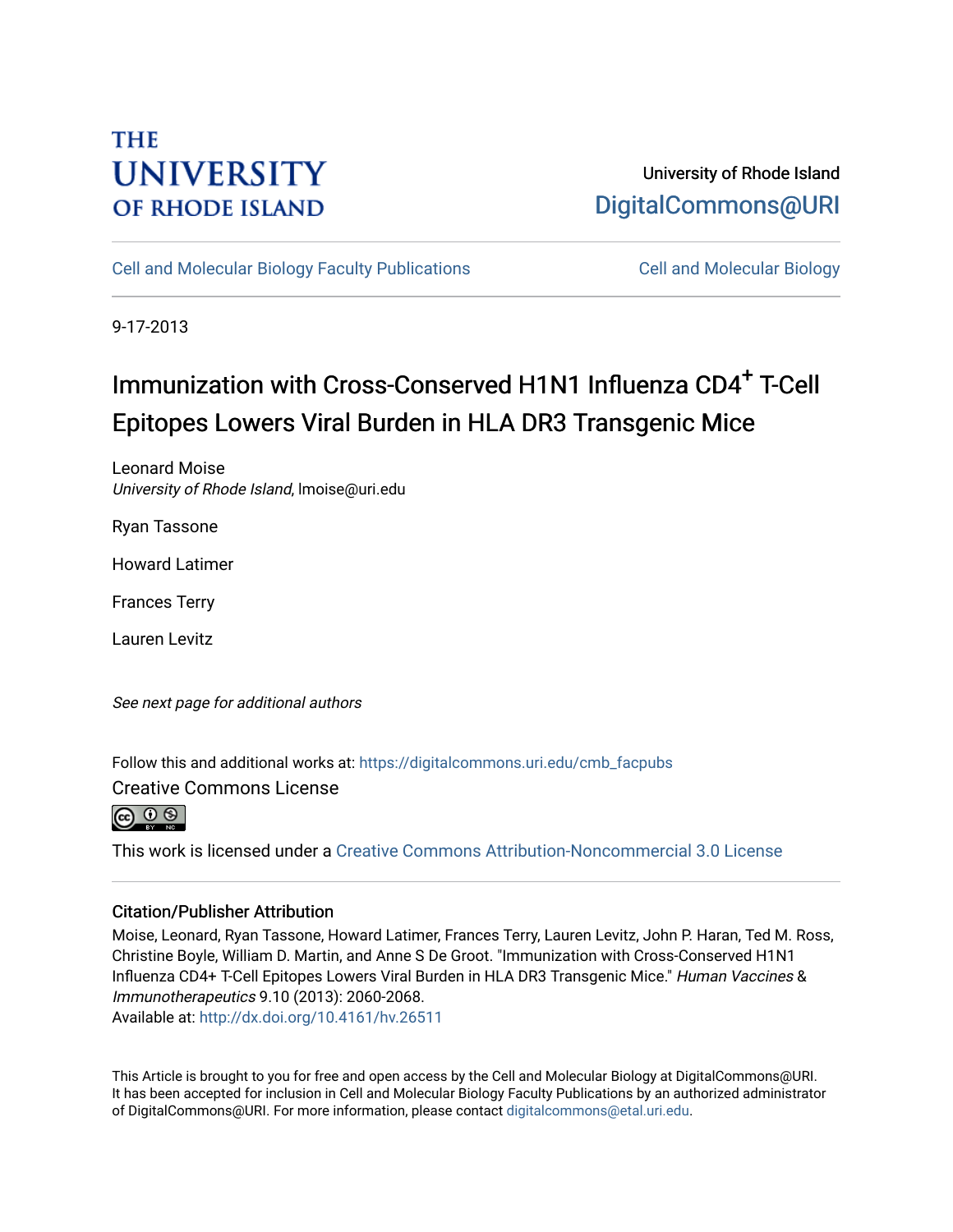### Authors

Leonard Moise, Ryan Tassone, Howard Latimer, Frances Terry, Lauren Levitz, John P. Haran, Ted M. Ross, Christine Boyle, William D. Martin, and Anne S. De Groot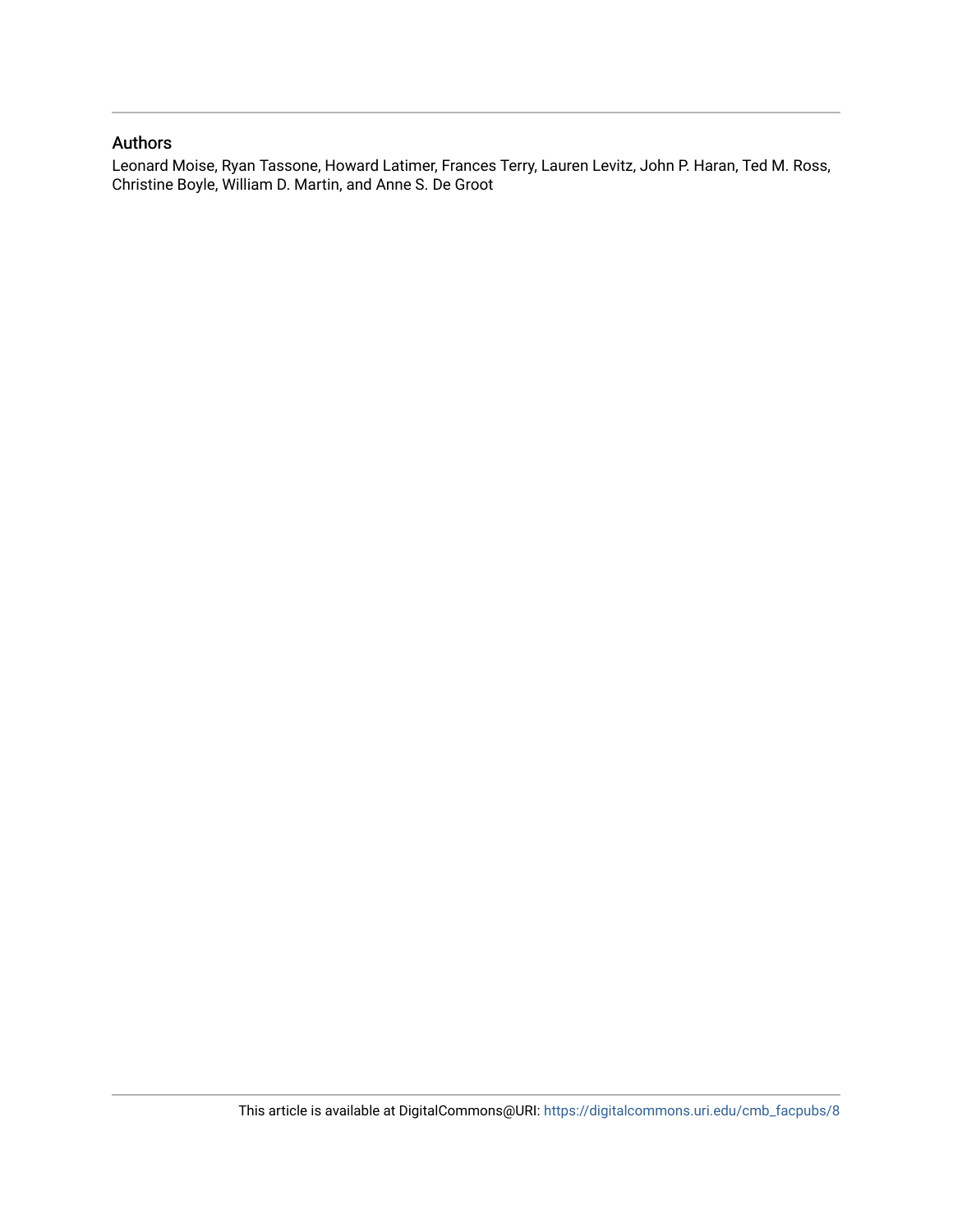# **Immunization with cross-conserved H1N1 influenza CD4+ T-cell epitopes lowers viral burden in HLA DR3 transgenic mice**

Leonard Moise<sup>1,2\*</sup>, Ryan Tassone<sup>1</sup>, Howard Latimer<sup>1</sup>, Frances Terry<sup>1</sup>, Lauren Levitz<sup>1</sup>, John P Haran<sup>3</sup>, Ted M Ross<sup>4</sup>, Christine Boyle<sup>1</sup>, William D Martin<sup>1</sup>, and Anne S De Groot<sup>1,2</sup>

<sup>1</sup>EpiVax, Inc.; Providence, RI USA; <sup>2</sup>Institute for Immunology and Informatics; University of Rhode Island; Providence, RI USA; <sup>3</sup>Brown University Warren Alpert Medical School; Providence, RI USA; <sup>4</sup>Vaccine & Gene Therapy Institute of Florida; Port Saint Lucie, FL US.

**Keywords:** T-cell epitope, immunoinformatics, influenza, vaccine, pandemic

The emergence of the pandemic H1N1 strain of influenza in 2009 was associated with a unique w-shaped age-related susceptibility curve, with higher incidence of morbidity and mortality among young persons and lower incidence among older persons, also observed during the 1918 influenza pandemic. Pre-existing H1N1 antibodies were not cross-reactive with the prior seasonal vaccine, forcing influenza experts to scramble to develop a new vaccine specific for the pandemic virus. We hypothesized that response to T-cell epitopes that are cross-conserved between pandemic H1N1 and the 2008 seasonal influenza vaccine strains might have contributed to partial protection from clinical illness among older adults, despite the lack of cross-reactive humoral immunity. Using immunoinformatics tools, we previously identified hemagglutinin and neuraminidase epitopes that were highly conserved between seasonal and pandemic H1N1. Here, we validated predicted CD4+ T-cell epitopes for their ability to bind HLA and to stimulate interferon-γ production in peripheral blood mononuclear cells from a cohort of donors presenting with influenza-like illness during the 2009 pandemic and a separate cohort immunized with trivalent influenza vaccine in 2011. A limited-epitope heterologous DNA-prime/peptide-boost vaccine composed of these sequences stimulated immune responses and lowered lung viral loads in HLA DR3 transgenic mice challenged with pandemic 2009 H1N1 influenza. Cross-priming with conserved influenza T-cell epitopes such as these may be critically important to T cell-mediated protection against pandemic H1N1 in the absence of cross-protective antibodies.

#### **Introduction**

As demonstrated by the 2009 H1N1 pandemic, novel influenza viruses can spread rapidly when limited immunity exists within the worldwide population. Due to the variability of influenza virus strains from year to year, a new vaccine based on the circulating strains (and their HA and NA proteins) is made available as often as every year, if necessary. These reformulated versions of the seasonal influenza virus are not always protective, due to a range of factors including genetic drift. There is an urgent need to develop novel influenza vaccines that will provide more universal protection against influenza infection in a shorter time frame than is currently feasible.

Because of the unique epidemiology of 2009 H1N1 influenza, we hypothesized that T-cell responses to cross-reactive epitopes might have contributed to diminished reports of influenza-like illnesses and confirmed infection among older adults in the absence of cross-reactive humoral immunity. There is considerable support for this hypothesis in published studies involving exposure or vaccination and heterotypic challenge in animal

models.1-4 One explanation for the unusual age distribution is that, similar to the 1918 epidemic and again as occurred in 1977,<sup>5,6</sup> older individuals might have established a cross-reactive cell-mediated immune response to novel H1N1 due to having been vaccinated or exposed to circulating influenza H1N1.7 While cross-reactive T-cell responses (in the absence of a crossreactive humoral immune response) may not have provided complete protection against infection, it is possible that the severity of the illness was reduced, leading to a lower hospitalization rate and lower reports of H1N1 in this age group, as was observed in a case-control study from Mexico.<sup>8</sup>

We previously performed an immunoinformatics analysis to define cross-conserved HA and NA CD4<sup>+</sup> T-cell epitopes between the emerging pandemic strain and the prior seasonal influenza vaccine strains, using the A/California/04/2009 sequence as a departure point. The analysis was performed in March 2009, immediately following publication of the virus sequence.<sup>9,10</sup> Here we present results from in vitro studies confirming these predictions. The cross-conserved epitopes bound to multiple HLA and were antigenic in recall assays using peripheral

<sup>\*</sup>Correspondence to: Leonard Moise; Email: LMoise@EpiVax.com Submitted: 06/10/13; Accepted: 09/17/13 http://dx.doi.org/10.4161/hv.26511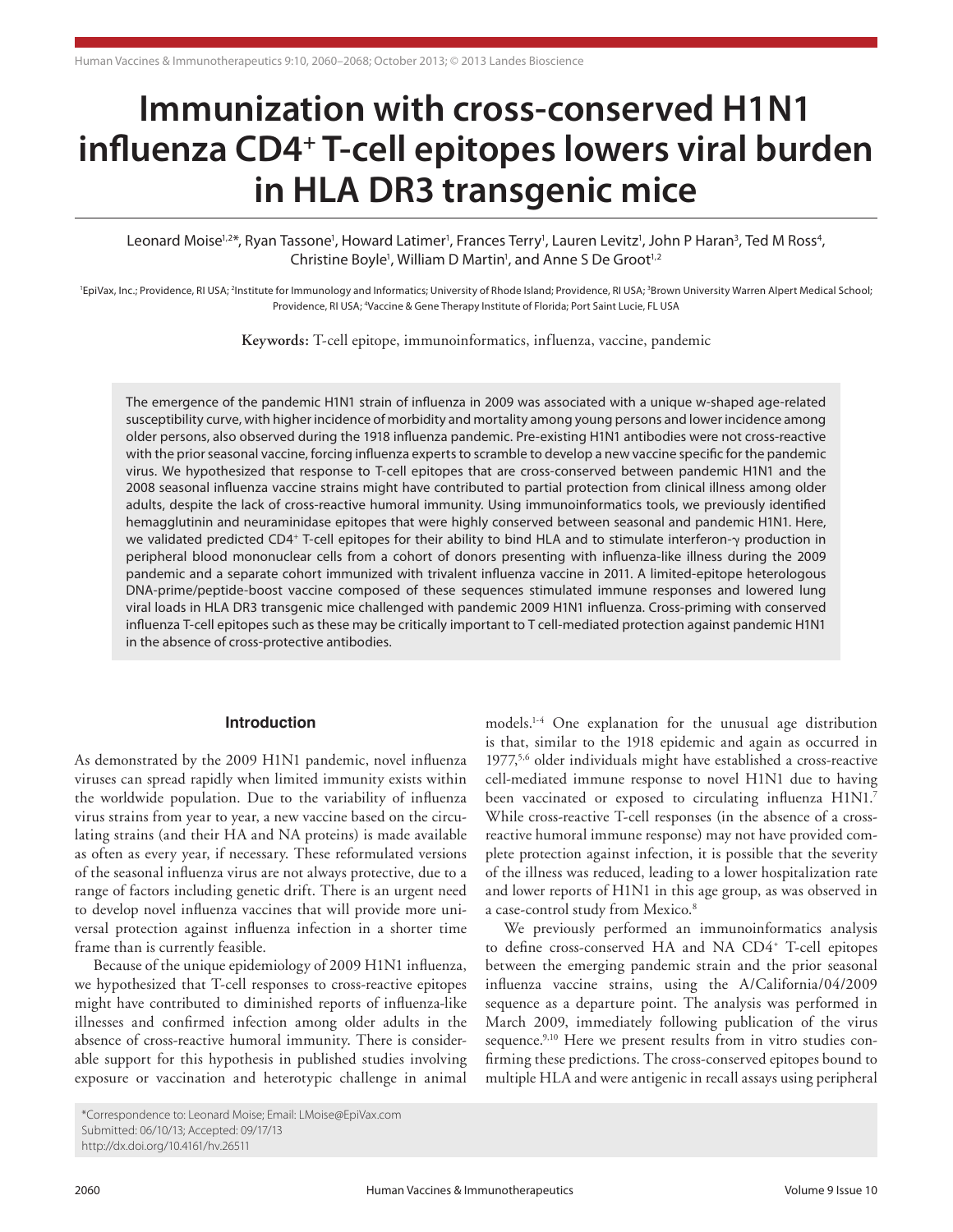| Peptide ID | Sequence                        | $IC_{50}$ ( $µ$ M) by HLA-DRB1 allele |           |           |           |           |           |
|------------|---------------------------------|---------------------------------------|-----------|-----------|-----------|-----------|-----------|
|            |                                 | $*0101$                               | $*0301$   | $*0401$   | *0701     | $*1101$   | *1501     |
| HA 38-61   | DTVLEKNVTVHSVNLLENSH            | 0.99                                  | 65.32     | NB        | 0.44      | <b>NB</b> | 30.59     |
| HA 319-345 | CPRYVKQLTKLATGMRNVPE            | < 1.00                                | 79.08     | 1.16      | 29.01     | 10.45     | 46.71     |
| HA 321-341 | <b>CPKYVRSAKLRMVTGLRNIPS</b>    | <b>NB</b>                             | 4.13      | 53.74     | 3.24      | 0.68      | <b>NB</b> |
| HA 396-417 | NSVIEKMNTOFTAVGKEFNKHE          | < 1.00                                | <b>NB</b> | 2.60      | <b>NB</b> | 0.59      | 5.84      |
| HA 432-453 | <b>IDIWTYNAELLVLLENERTDFHDS</b> | < 1.00                                | 1.09      | 1.65      | 1.69      | 18.84     | <b>NB</b> |
| HA 456-480 | KNLYEKVKSQLKNNAKEEIGNGC         | <b>NB</b>                             | 11.98     | <b>NB</b> | <b>NB</b> | 0.50      | 32.66     |
| HA 516-540 | IDGVKLESMGVYQILAIYSTVASSL       | 1.79                                  | 81.49     | 110.31    | 9.61      | 10.03     | <b>NB</b> |
| HA 548-563 | AISFWFMCSNGSLQCRI               | 4.52                                  | <b>NB</b> | <b>NB</b> | 62.95     | <b>NB</b> | 10.68     |
| NA 129-150 | CRTFFLTOGALLNDKHSNGTVK          | < 1.00                                | 49.71     | 29.81     | < 1.00    | 13.06     | 4.37      |

**Figure 1.** HLA DR binding affinities for immunoinformatic-predicted H1N1 influenza cross-conserved epitopes. Peptide identifiers and sequences are noted in the first and second columns, respectively. IC<sub>co</sub> values in  $\mu$ M units were calculated from curves fitted to dose-dependence competition binding data for each peptide-HLA DR allele pair. Peptide binding affinity is shown according to the following classification:  $IC_{50}$  < 1  $\mu$ M (black), 1  $\mu$ M < IC<sub>50</sub> < 10 μM (dark gray), 10 μM < IC<sub>50</sub> < 50 μM (gray), 50 μM < IC<sub>50</sub> < 100 μM (light gray), IC<sub>50</sub> > 100 μM (lightest gray). IC<sub>50</sub> values too high to accurately measure under binding conditions tested are considered non-binders (NB; shown in white cells).

blood mononuclear cells (PBMCs) from a patient presenting with influenza-like illness during the recent pandemic and in a cohort of 2011 trivalent influenza virus (TIV) vaccines. Vaccination with cross-conserved influenza epitopes stimulated de novo T-cell responses that lower viral burden in HLA transgenic mice, despite an absence of vaccine-induced antibodies. These studies appear to support the hypothesis that cross-protective T-cell responses might have played a role in reducing influenza morbidity and mortality in humans.

#### **Results**

**HLA binding properties of cross-conserved H1N1 influenza epitopes.** In a previous study, we identified peptide sequences from 2008–2009 influenza A seasonal vaccine HA and NA antigens that are cross-conserved with the corresponding antigens from 2009 pandemic H1N1 and potentially immunogenic, using the EpiMatrix T cell epitope mapping algorithm.<sup>9</sup> These sequences were assayed in vitro for their capacity to bind multiple HLA types, including DRB1\*0101, DRB1\*0301, DRB1\*0401, DRB1\*0701, DRB1\*1101, and DRB1\*1501. Ninety percent of the peptides bound as predicted to at least 3 HLA alleles, 70% to at least 4 HLA alleles, 60% to at least 5, and 10% to all 6. Surprisingly, peptide HA\_112–129 did not bind any HLA

despite immunoinformatic predictions it would bind all assayed alleles except DRB1\*0701. In our experience testing thousands of peptides predicted to bind HLA, this is a singularly unusual finding. It may be explained by self-association, which would interfere with HLA interactions no matter what allele is assayed. Given this highly unusual result, we exclude the peptide from the following summary of binding results for the group of peptides.

Of the 54 peptide-HLA binding interactions assayed, 18.5% were very high affinity, 22.2% high affinity, 22.2% moderate affinity, 9.3% low affinity, 1.9% very low affinity, and no measurable affinity was observed for 25.9% (**Fig. 1**). The concordance of computational predictions and binding assay results was evaluated with classification of peptide-HLA binding pairs as either true positive, false positive, true negative, or false negative. A non-binder was defined as a confirmed true negative prediction if the peptide had an EpiMatrix Z-score that was lower than the defined cut-off (1.64) for its associated HLA allele. Positive predictions were defined as epitopes scoring ≥1.64 on the EpiMatrix Z-scale and binding HLA at any affinity. Overall, the concordance with predictions (both positive and negative) was 76%. With respect to each allele assayed, the values are 78% for DRB1\*0101, 89% for DRB1\*0301, 67% for DRB1\*0401, 78% for DRB1\*0701, 89% for DRB1\*1101, and 56% for DRB1\*1501.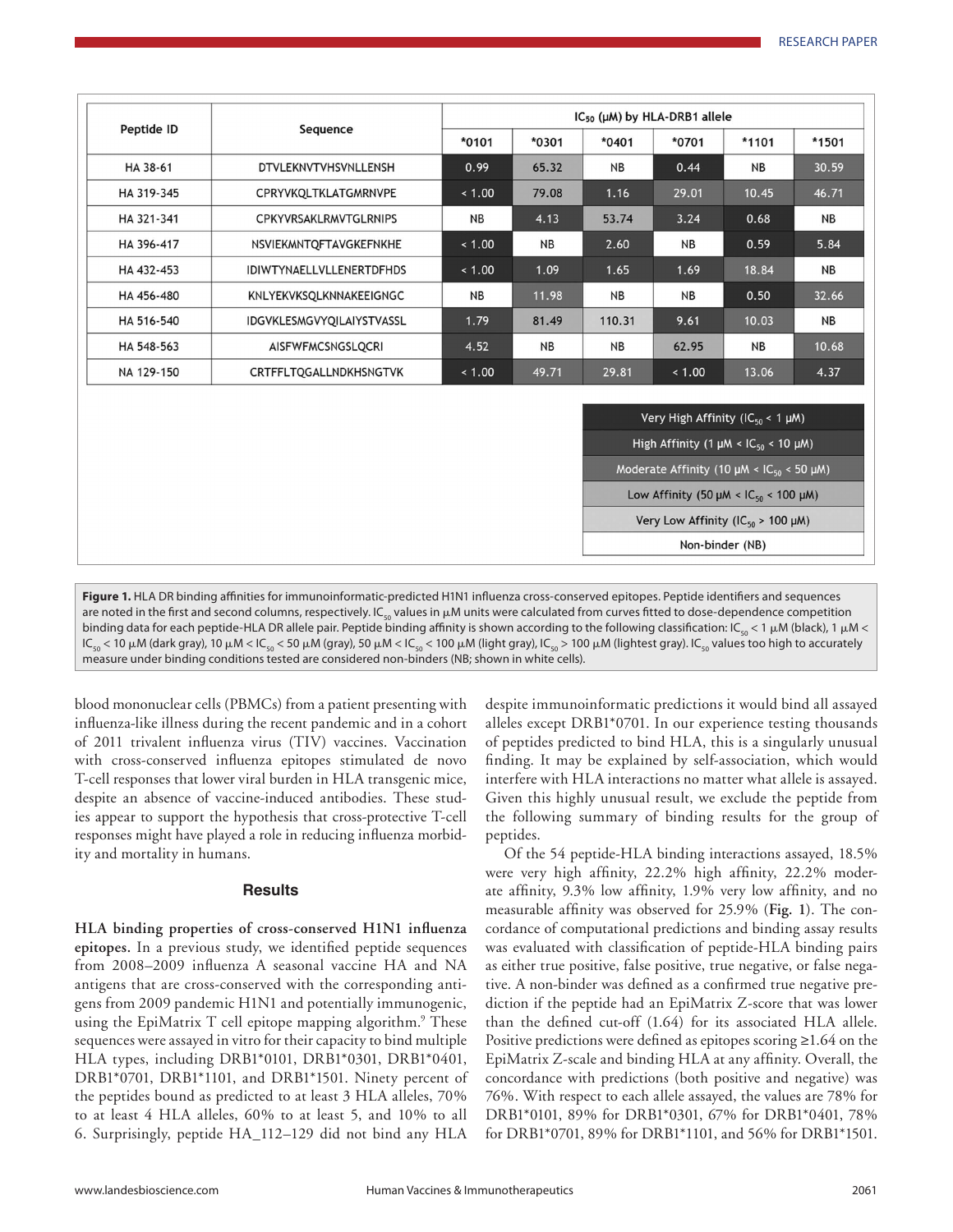These HLA-binding and epitope prediction results are consistent with previously published studies using the same algorithms and assay conditions.<sup>11</sup>

**Epitope-specific IFN**γ **responses: Acute ILI subjects.** Ex vivo IFNγ ELISpot assays were performed using PBMCs from six patients ages 18 to 65 y old, who were admitted to the Rhode Island Hospital with influenza-like illness between November 2009 and February 2010 (**Table 1**). RT-PCR detection of influenza in nasal washes confirmed pandemic H1N1 infection in one subject and no influenza infection in the others. ELISpot responses were considered positive when (1) the number of IFNγ spot-forming cells exceeded 50 per million PBMCs cultured, (2) spot counts were at least twice background, and (3) spot counts were statistically different from "no stimulus" measurements (*P* < 0.05). In the one pandemic H1N1 case, significant influenza-specific IFNγ recall responses were observed when PBMCs were stimulated ex vivo with a pool of epitope peptides and with individual peptides in an ELISpot assay (**Fig. 2**). No peptide-specific ex vivo interferon-γ (IFNγ) responses were detected in PBMC samples taken from the five other subjects (data not shown). Although three of these subjects received the 2008–2009 TIV vaccine, the absence of an ex vivo response was not unexpected as we previously found that vaccine-specific T cells are found at low frequency and a period of expansion in culture is required to detect them.<sup>11</sup>

**Table 1.** Characteristics of cohort presenting with ILI during 2009 H1N1 pandemic

| <b>Patient</b><br>ID | <b>Seasonal</b><br>vaccine<br>2009-2010 | <b>Seasonal</b><br>vaccine<br>2008-2009 | <b>Viral infection</b> | Ex vivo<br><b>T-Cell</b><br>response |
|----------------------|-----------------------------------------|-----------------------------------------|------------------------|--------------------------------------|
| FP <sub>1</sub>      | Yes                                     | Yes                                     | None                   | <b>No</b>                            |
| EP <sub>2</sub>      | <b>No</b>                               | <b>No</b>                               | Adenovirus             | <b>No</b>                            |
| FP3                  | No                                      | <b>No</b>                               | None                   | <b>No</b>                            |
| 1 0103               | No                                      | Yes                                     | None                   | No                                   |
| 1 0104               | <b>No</b>                               | Yes                                     | None                   | <b>No</b>                            |
| 1 0107               | <b>No</b>                               | <b>No</b>                               | <b>H1N1</b>            | Yes                                  |
|                      |                                         |                                         |                        |                                      |

Column headers: human subject ID code; vaccination status in 2008– 2009 and 2009–2010 influenza seasons; viral diagnostic assay result; ex vivo IFNγ ELISpot response.

**Epitope-specific IFN**γ **responses: 2011 TIV-immunized subjects.** To better determine the antigenic potential of crossconserved H1N1 peptides, we expanded low frequency influenza-specific T cells over a nine-day period using PBMC samples collected before and three weeks following 2011 TIV vaccination of 16 young and elderly adult subjects. Cells were expanded by stimulation with a pool of HA and NA cross-conserved peptides and then re-stimulated with pooled or individual peptides for



**Figure 2.** Ex vivo human IFNγ responses elicited by cross-conserved epitopes in H1N1 influenza infection. Cross-conserved epitopes were assayed for T cell reactivity by IFNγ ELISpot assay, using PBMCs isolated from patients that presented with influenza-like illness at Rhode Island Hospital. Data from the only H1N1 influenza-positive subject are presented. ELISpot responses were considered positive if three criteria were met: (1) spot-forming cells (SFC) per million PBMCs were at least 50 over background; (2) SFC per million PBMCs were at least 2-fold over background; and (3) antigen-stimulated SFC numbers were statistically different (Student's t-test; \*p < 0.05, \*\*p < 0.01) from non-stimulated counts. Data are the mean SFC over background per million PBMCs that secrete IFN<sub>Y</sub> in response to individual and pooled influenza HA and NA cross-conserved epitopes are presented. The 50 SFC over background per million PBMCs cutoff is denoted by the dotted line.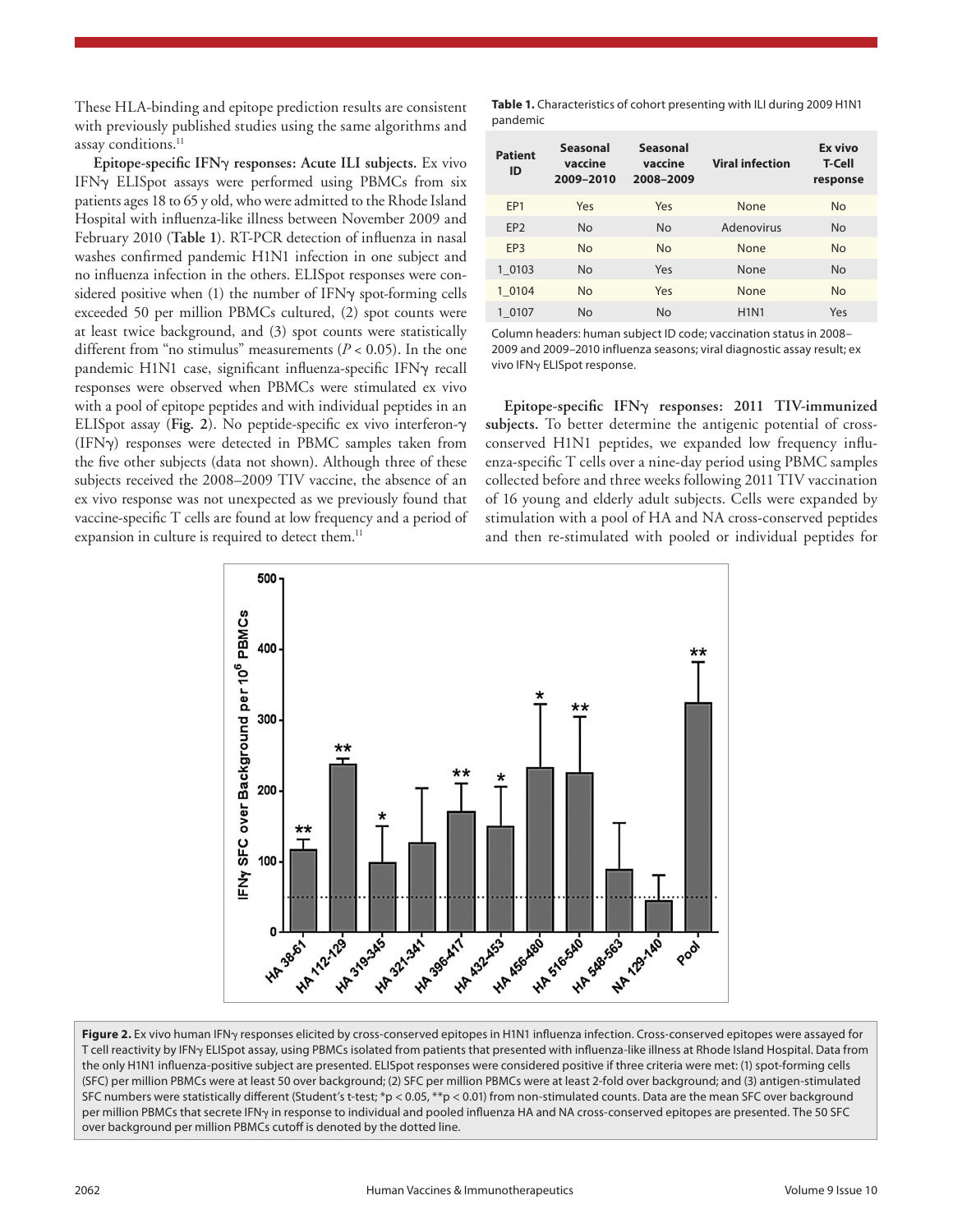

**Figure 3.** Antigen-specific human IFNγ responses elicited by cross-conserved epitopes before and after 2010–2011 TIV vaccination. Cross-conserved epitopes were assayed for T cell reactivity by cultured IFNγ ELISpot assay using PBMCs isolated from normal human donors before and three weeks after TIV vaccination (n = 16). Assays were performed following a nine-day T cell expansion after stimulation with cross-conserved influenza epitopes. The numbers of SFC over background per million PBMCs that secrete IFN<sub>Y</sub> in response to individual and pooled influenza HA and NA cross-conserved epitopes are presented. Individual subject average responses are represented by dots and the average response across subjects by white bars. The 50 SFC over background per million PBMCs cutoff is denoted by the dotted line.

measurement of IFNγ production by ELISpot assay. All subjects responded to the pool of cross-conserved peptides post-immunization by the criteria for a positive ELISpot response described above, apart from two subjects, one of which nearly met all three criteria (**Fig. 3**; **Table S1**). Two additional subjects did not respond prior to immunization but significant responses were observed in the group overall, suggesting that T-cell precursors for this set of epitopes do exist. The average spot forming cell count following T-cell expansion did not significantly increase post-immunization.

In individual peptide stimulations, eight out of ten (80%) epitopes stimulated IFNγ production greater than 50 spot forming cells per million PBMCs prior to immunization and vaccination boosted these epitope-specific responses. Differences between pre- and post-immunization IFNγ production were not significant by the Wilcoxon matched-pairs signed rank test, except for HA\_456–480 (*P* < 0.05). While we expected to observe significant differences between these time points, it is very likely that they were lost in the course of in vitro expansion and that stimulation at a lower peptide concentration would preserve differences.

Two peptides (HA\_38–61 and HA\_112–129) stimulated no significant responses in any subjects. The small cohort size of the study with limited HLA diversity may explain this result. Alternatively, these sequences may stimulate type 1 helper T cell cytokines other than IFNγ, such as interleukin-2 and tumor necrosis  $\alpha$ . Thus, positive responses may be observed in a larger

cohort with broader HLA coverage, comparing multiple cytokine responses. Notably, while both these peptides stimulated no IFNγ response among vaccinated subjects even after a period of T-cell expansion, robust ex vivo responses were observed in the one subject infected during the 2009 pandemic (**Fig. 2**). While trends, let alone conclusions, cannot be drawn from a single subject, we can speculate that live virus infection stimulates different T cell specificities than TIV vaccination.

**Multi-epitope DNA vaccine construction.** Following in vitro antigenicity testing, we set out to evaluate the in vivo immunogenicity of cross-conserved H1N1 influenza epitopes using a heterologous DNA-prime/peptide-boost vaccination strategy. To design the DNA vaccine, epitope sequences were initially joined end to end in a random order. To avoid production of neo-epitopes at epitope junctions, the VaccineCAD algorithm was used to rearrange epitopes in an order that diminishes potential junctional immunogenicity. This algorithm iteratively rearranges strings of epitopes while assessing junctional immunogenicity, prioritizing those sequences that contain the fewest junctional epitopes. The default order contained significant predicted immunogenicity at a single junction (EpiMatrix score ~10). Re-ordering of epitopes by VaccineCAD yielded a sequence with minimized junctional immunogenicity (EpiMatrix scores < −3), well below the threshold for potential immunogenicity.

**Immunogenicity and efficacy of cross-conserved H1N1 influenza epitopes.** We evaluated the cross-conserved H1N1 influenza epitopes for immunogenicity and efficacy in HLA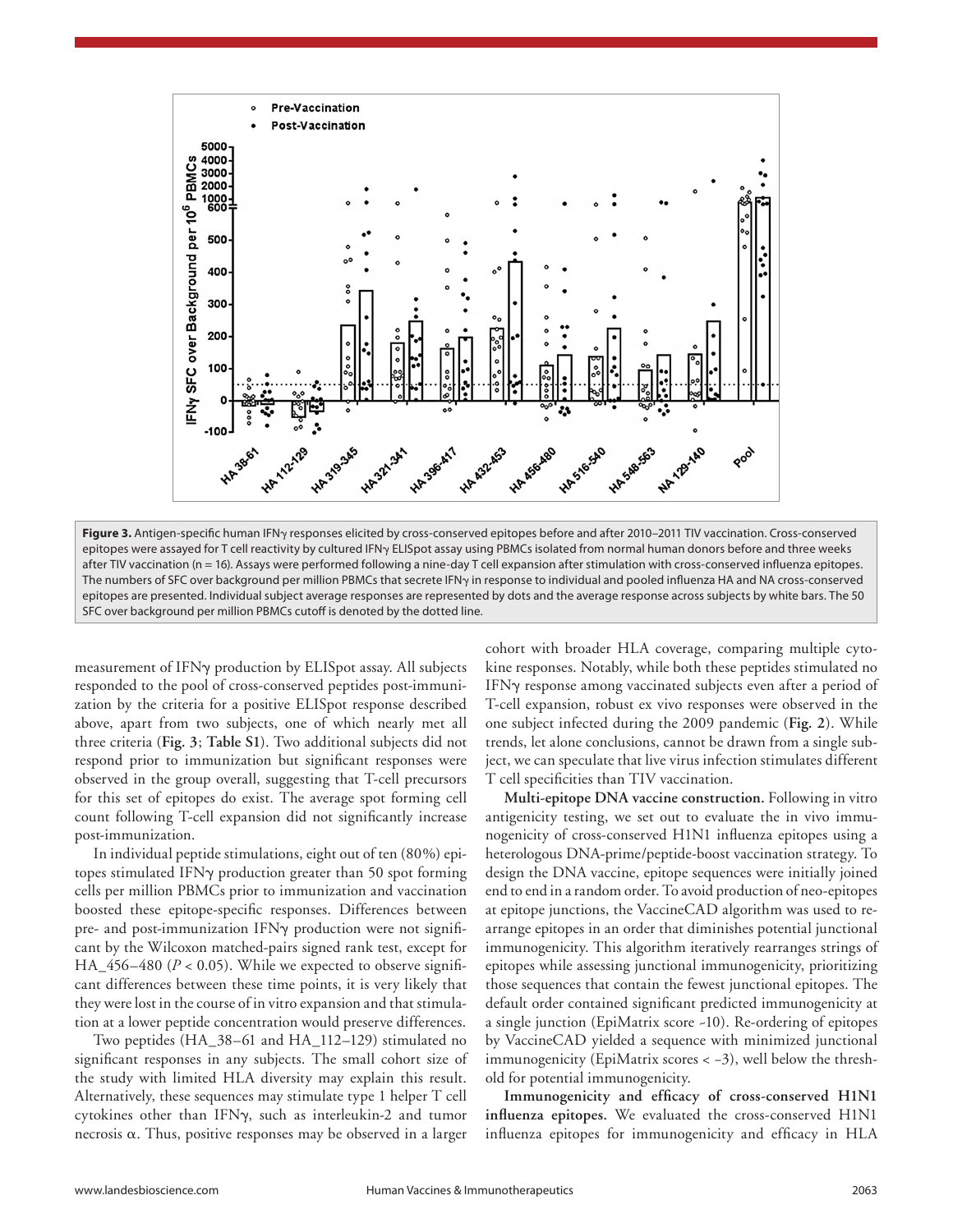DR3 transgenic mice. The HLA transgenic mouse model represents an improvement over wild-type mice (and other animal models), because animal and human MHC present different T-cell epitopes.12 MHC class II-mediated cellular immunity in the mouse MHC II knockout, HLA DR3 knock-in strain is completely restricted by human HLA and not by mouse MHC.13 Mice were injected intramuscularly with the DNA vaccine delivered by electroporation, three times, over two-week intervals. Two weeks later, they were boosted twice subcutaneously with corresponding epitope peptides formulated in incomplete Freund's adjuvant (IFA), with immunostimulatory CpG ODN 1826, CL097 and muramyl dipeptide adjuvants, over a two-week interval. A control group of mice received empty vector in the DNA-prime phase and peptide-free IFA emulsion in the boost phase.

Three weeks following the final immunization, splenocytes were isolated to measure T-cell responses to individual epitopes from individual mice by IFNγ ELISpot assay (n = 6/group). ELISpot responses were considered positive according to the same criteria used in human studies described above. Immunization of DR3 transgenic mice stimulated statisti-

cally significant (Student t-test, *P* < 0.01) T-cell responses to the pool of epitopes and to two out of 10 individual epitopes (20%): HA\_321–341 and HA\_456–480 (**Fig. 4**). Out of the 10 epitopes evaluated, seven are predicted to bind HLA DR3<sup>9</sup>; thus, two out of seven (29%) are true positive epitopes. By more relaxed criteria, epitopes HA\_38–61 and HA\_432–453 may also be considered positive as they stimulate responses that are >20 SFC per million splenocytes,  $> 2 \times$  background and statistically distinct from background. Both these sequences are predicted to bind HLA DR3, thus raising the number of immunogenic epitopes to 40% of those tested and 57% positively predicted sequences. Three of the ten epitopes (HA\_319–345, HA\_396–417, HA\_548–563) are not predicted to bind HLA DR3 and were not immunogenic in this study. In sum, seven out of 10 (70%) of immune responses measured are in concordance with the immunoinformatic predictions.

Next, we set out to evaluate vaccine efficacy against A/ California/07/2009 challenge in DR3 transgenic mice. Three weeks following the final immunization, 16 mice in each group were challenged intranasally with 10<sup>6</sup> PFU of virus. Mice in both groups became ill and lost >20% of their pre-challenge weight by day 7 post-infection and were sacrificed. While it was not surprising that there was no difference in morbidity between immunized and naïve mice, as only two to four epitopes were immunogenic, we did detect differences in lung viral titers. Viral burden as



**Figure 4.** Cell-mediated response to immunization of HLA DR3 transgenic mice with crossconserved H1N1 influenza class II HLA epitopes. Mice were primed with plasmid DNA vaccine and boosted with peptides comprising cross-conserved H1N1 influenza class II HLA epitopes or vaccine vehicle containing no epitopes. Epitope-specific cellular responses in splenocyte cultures for individual and pooled epitopes were measured by IFNγ ELISpot assay. Data are the mean spot forming cells (SFC) per million splenocytes ± standard deviation derived for 6 mice treated comparably. Individual epitope and pooled epitope responses in vaccinated mice showing statistical significance (Student's t-test) when compared with controls are indicated:  $*p < 0.05$ . A solid line denotes the 50 SFC over background per million splenocytes cutoff.

measured by plaque assay differed significantly between the two groups four days post-infection (Student t-test, *P* < 0.01). Lung viral titers were 70% lower in immunized mice four days following infection; no significant difference was observed two days prior (**Fig. 5**). Notably, as vaccine-induced antibodies specific for neither whole HA antigen nor the peptide immunogens was observed by ELISA (data not shown), efficacy was apparently cell-mediated only. Thus, we conclude that this minimal-epitope based H1N1 influenza epitope-based vaccine is immunogenic and partially efficacious.

#### **Discussion**

Leading up to the present study, we used EpiMatrix, a T-cell epitope prediction and sequence comparison tool, to discover crossconserved putative T-cell epitope sequences among the three hemagglutinin (HA) and neuraminidase (NA) proteins contained in 2008–2009 TIV and their counterparts in pandemic 2009 H1N1 influenza virus (A/California/04/2009).9 We found greater than 50% conservation of helper T and CTL epitopes between A/California/04/2009 and TIV HA for "supertype" HLA alleles, whereas conservation was lower among NA epitopes. A total of 16 promiscuous helper T-cell epitopes are contained in the A/California/04/2009 HA sequence, of which nine (56%) were 100% conserved in the 2008–2009 influenza vaccine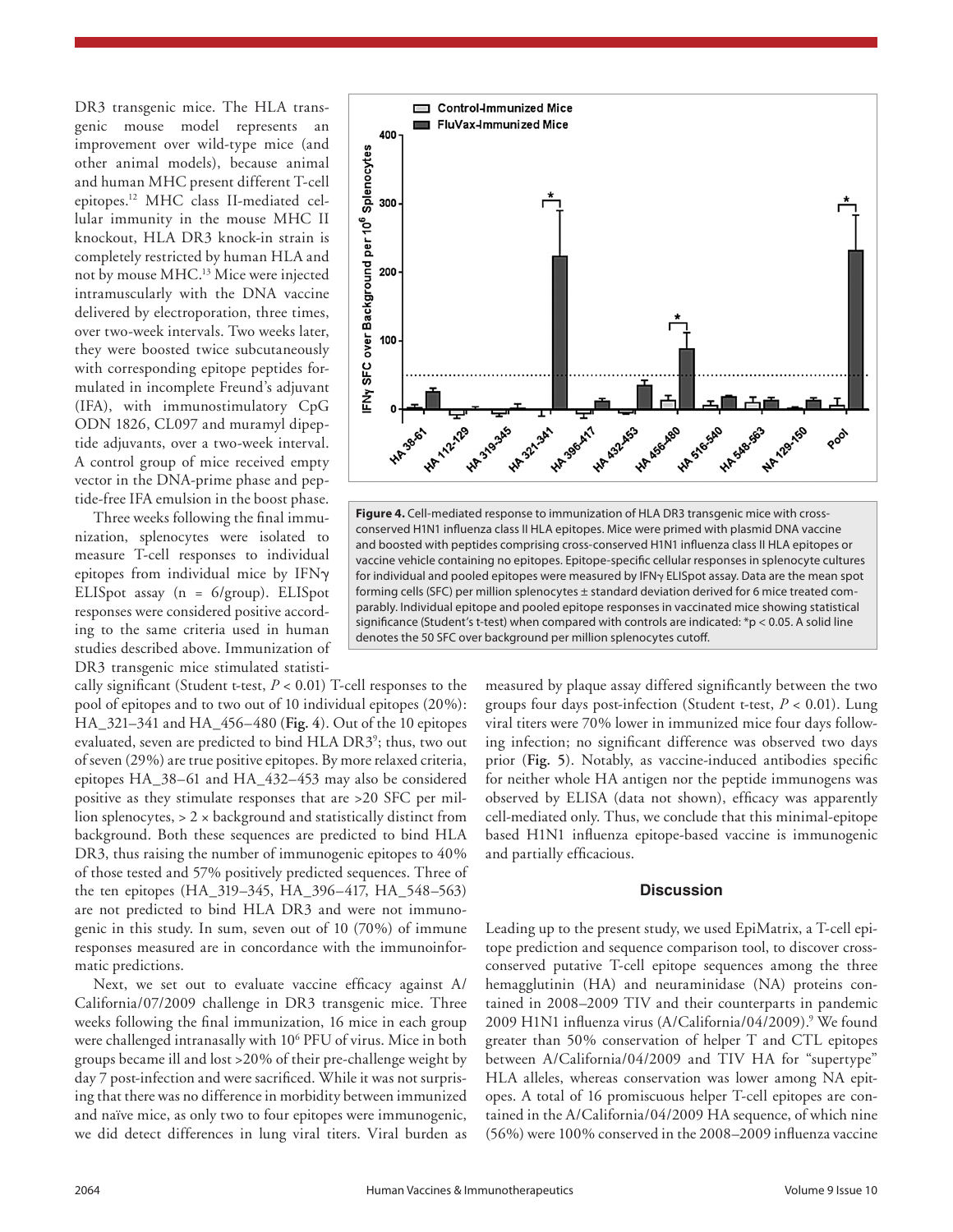

**Figure 5.** Epitope-driven vaccine reduces lung viral titers in pandemic H1N1 influenza infection of HLA DR3 transgenic mice. Mice that were primed with plasmid DNA vaccine and boosted with peptides comprising cross-conserved H1N1 influenza class II HLA epitopes or vaccine vehicle containing no epitopes were infected with 10<sup>6</sup> PFU A/California/07/2009. Data are the viral burden of four mice from each group at two and four days post-infection as determined by viral plaque assay. Individual titers are denoted by filled dots and average titers by horizontal lines. Titers in vaccinated mice showing statistical significance (Student t-test) when compared with controls are indicated: \*\*p < 0.01.

strain H1N1 HA; 81% were either identical or had one conservative amino acid substitution. Similarly, 50% of predicted CTL epitopes found in A/California/04/2009 HA also were found in TIV HA sequences.<sup>3</sup> Here, we confirmed immunoinformatic predictions in experiments designed to evaluate the capacity of the nine highest conserved helper T cell HA epitopes and the most conserved NA epitope to bind HLA and stimulate immune recall and de novo T-cell responses.

Recognition of the cross-conserved epitopes by HLA and their immunoreactivity in exposed and in vaccinated subjects demonstrated in this study does not imply that they are necessarily protective sequences. Rather, it confirms the existence of cross-conserved T cells and suggests that further evaluation of the contributions of these cross-conserved epitopes to protection against infection, morbidity and mortality in the next pandemic, should one occur, would be entirely worthwhile. This is further supported by the vaccination and challenge study reported here. Despite the fact that immunized mice had a very restricted immune response (2 to 4 of 7 potential epitopes were immunogenic), reduced viral titers were observed. Our selection of HA and NA epitopes only for this study was based on our interest in determining whether cross-conserved T-cell responses to the proteins usually contained in seasonal influenza vaccine would protect against challenge. However, it is well known that conventional egg-based vaccine production results in a product that contains other influenza proteins. Immune response to residual internal proteins, which are highly cross-conserved between influenza strains, has been described.<sup>14</sup> HLA restriction of this animal model limited the number of epitopes that were potentially immunogenic as only two to four of seven induced T-cell response following vaccination. Had additional epitopes from internal proteins been included in this minimal epitope-based

vaccine, greater protection against viral challenge may have been observed using this vaccine strategy, as internal antigens are well known to be cross-reactive in humans and animal models.<sup>15,16</sup>

This study is consistent with others showing that, in the absence of antibody responses, cellular immune response can provide effective protective immunity in animal models.17-19 With respect to pH1N1 infection, two independent studies demonstrated CTLs and CD4+ T cells raised against the seasonal H1N1 viruses, A/Brisbane/59/2007 and A/New Caledonia/20/99, respectively, were capable of responding against whole protein antigens from the pH1N1 virus. $20,21$  In addition, cross-reactive human T helper cell responses were observed for defined HLA-DR4 epitopes.<sup>22</sup> Moreover, ferrets immunized with prepandemic seasonal TIV were protected from influenza disease, though they lacked sterilizing immunity against pH1N1 infection.<sup>23</sup> These studies suggest that when antibodies may be unable to protect against variant virus challenge, T cells responding to conserved epitopes may act to mitigate disease severity. Putting the existing data on murine challenge and the current validation of cross-conserved epitopes into the human context, we would expect that priming with similar cross-conserved or "universal" influenza vaccine epitopes might improve the immune response to conventional influenza vaccines to provide enhanced protection against subsequent challenge. A number of "universal influenza vaccines" based on the idea that cross-conserved B-cell epitopes are currently in development<sup>24-26</sup>; here we show that cross-conserved T-cell epitopes should also be given serious consideration in vaccine design.

This study confirmed the immunogenicity of cross-reactive T-cell epitopes; a similar study performed with pandemic H1N1-naïve individuals also confirmed the antigenicity of the epitopes.27 We do not presuppose that the T-cell epitopes will be sufficient; instead, it will be important to the field to determine if expanding T-cell response to cross-reactive epitopes results in a degree of cross-protection. The finding that T-cell responses to an extremely limited number (two to four) of cross-reactive epitopes may have the capacity to attenuate the course of novel H1N1-induced disease, in the absence of cross-reactive antibody response, may also lead to development of alternative approaches to "priming" immune responses and to improved means of limiting future flu pandemics, through the use of vaccines that diminish the number of individuals who develop clinical symptoms following infection.

#### **Methods**

**Peptide synthesis.** Peptides were synthesized using 9-fluoronylmethoxy-carbonyl (Fmoc) chemistry at 21st Century Biochemicals. Peptide purity was >80% as ascertained by analytical reversed phase HPLC. Peptide mass was confirmed by tandem mass spectrometry.

**HLA binding.** Peptides were assayed for HLA affinity in a competition binding assay based on Steere et al.<sup>28</sup> In 96-well plates, a test peptide and a reference peptide compete for binding to a purified class II HLA molecule (Benaroya Research Institute) for 24 h at 37 °C. Non-biotinylated test peptides were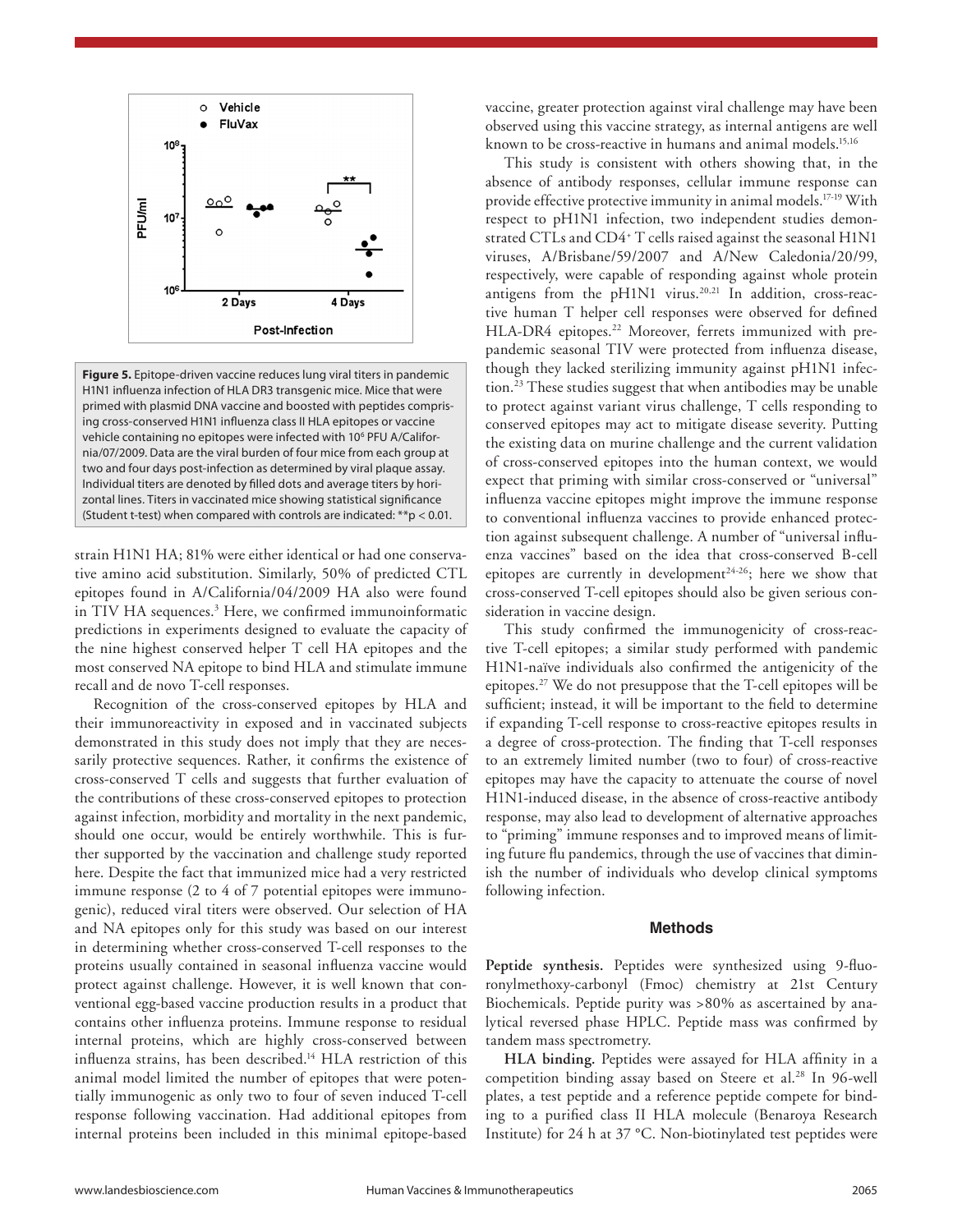evaluated over a wide range of concentrations  $(0.01-200 \mu M)$ while biotinylated standard peptide was held at a fixed concentration (0.1 μM). Peptide-class II HLA complexes were then captured on ELISA plates using pan anti-HLA-DR antibody (L243, BioXCell). Plates were washed and incubated with Europiumlabeled streptavidin (Perkin-Elmer) for one hour at room temperature. Europium activation buffer was added to develop the plates for 15–20 min at room temperature before they were read on a Time Resolved Fluorescence (TRF) plate reader. All assays were performed in triplicate. Dose dependence curves were generated by fitting data using the four-parameter logistic equation, and  $IC_{50}$  values were calculated in SigmaPlot 11.0 (Systat). Based on the  $IC_{50}$  values, peptide binding to a given HLA allele was classified as very high affinity (<1  $\mu$ M), high affinity (1-10  $\mu$ M), moderate affinity (10–50  $\mu$ M), low affinity (50–100  $\mu$ M), or very low affinity  $(>100 \mu M)$ . Peptides that did not inhibit the binding of the biotinylated reference peptide at any concentration were considered non-binders. Binding assays were performed for six alleles: DRB1\*0101, DRB1\*0301, DRB1\*0401, DRB1\*0701, DRB1\*1101, and DRB1\*1501, providing a broad representation of class II HLA allele binding pockets.29

**PBMC collection, culture and characterization.** *Acute influenza-like illness (ILI) subjects.* During the 2009–2010 influenza season, patients who presented to the emergency department at Rhode Island Hospital with acute influenza-like symptoms (defined as a fever combined with a cough) were recruited for enrollment. Six acute ILI study subjects between the ages of 18 and 65 were recruited and gave their consent to participate in the study (Lifespan IRB protocol 4074–08). Nasal washings were tested using reverse transcriptase polymerase chain reaction (RT PCR) for determination of influenza subtype. Blood samples were obtained and PBMCs were separated from whole blood by Ficoll density gradient centrifugation and PBMCs were resuspended in human R-10 media (RPMI + Glutamax-88%, Heat inactivated human AB serum-1%, L-Glutamine-<1%, Gentamycin-<1%). For all subjects, enzyme-linked immunospot (ELISpot) assays were performed ex vivo. Donor HLA class II types were determined using the One Lambda Micro SSPTM High Resolution HLA class II kit at the Hartford Hospital Transplant Immunology Laboratory. Human subject studies were performed in accordance with NIH regulations and with the approval of the Lifespan and Ethical and Independent Review Services institutional review boards.

*2011 TIV-immunized subjects.* Frozen PBMCs donated by 18 healthy adults (ages 22–77 y), before and three weeks after 2011 TIV immunization, were generously provided by VaxDesign. If applicable, the date of previous vaccination (prior to donation) was provided for each donor. T cell assays were performed following a period of culture to allow for expansion of antigen-specific T cells. Thawed whole PBMC populations were rested overnight and then stimulated with peptide antigen over nine days at 37 °C under a 5%  $CO_2$  atmosphere. In a 48-well plate, 5  $\times$  10<sup>6</sup> cells in 150  $\mu$ l Iscove's Modified Dulbecco's Medium (IMDM) were stimulated with a pool of HA and NA peptides at 10 μg/ml on Day 1. Three days later, IL-2 was added to 10 ng/ml and the culture volume raised to 300 μl. On Day 7, cells were supplemented with 10 ng/

ml IL-2 by half media replacement. Finally, 2 days later, PBMCs were collected and washed in preparation for antigen re-stimulation to measure cytokine secretion by enzyme-linked immunospot (ELISpot) assay. Due to low cell recovery from two subjects, ELISpot assays were only performed on 16 of the 18 PBMC samples. Donor HLA class II types were determined using the One Lambda Micro SSPTM High Resolution HLA class II kit at the Hartford Hospital Transplant Immunology Laboratory. Human subject studies were performed in accordance with NIH regulations and with the approval of the Ethical and Independent Review Services institutional review board.

**ELISpot assay.** The frequency of epitope-specific PBMCs was determined by IFNγ ELISpot assay using the Mabtech IFNγ ELISpot Kit according to the manufacturer's protocol. Washed PBMCs were added at  $2.5 \times 10^5$  cells per well to 96-well plates precoated with anti-IFNγ antibody. Individual peptides were added at 10 μg/ml in triplicate wells. The pool of HA and NA peptides was added at 10 μg/ml, or 1 μg/ml per peptide. Triplicate wells were plated with PHA  $(2 \mu g/ml)$  as a positive control, and 6 wells with no peptide were used for background determination. Raw spot counts were recorded by ZellNet Consulting, Inc. using a Zeiss high-resolution automated ELISpot reader system and companion KS ELISpot software. Results were calculated as the average number of spots in the peptide wells, adjusted to spots per one million cells. A response was considered peptidespecific if the number of spots was at least twice background, greater than 50 spot forming cells per well (1 response per 20 000 PBMCs), and statistically different  $(P < 0.05)$  from that of the control wells by the Student t-test. ELISpot assays using splenic leukocytes from immunized mice were similarly performed using mouse IFNγ-specific reagents.

**Multi-epitope DNA vaccine engineering.** Epitope sequences were concatenated to form a multi-epitope gene containing 10 HLA class II epitopes. Epitopes were assembled in a random sequence at first and then re-ordered to avoid creation of novel epitopes at epitope junctions using the VaccineCAD algorithm.<sup>30</sup> No spacer sequences were required for insertion at epitope junctions to eliminate junctional immunogenicity. A histidine tag was incorporated downstream of the epitope sequences followed by two stop codons.

Genes were synthesized by GeneArt and subcloned at predetermined flanking restriction sites downstream of the tissue plasminogen activator leader sequence in pNTC8682-eRNA41H (Nature Technology Corporation), a DNA vaccine vector that accommodates FDA recommendations for construction of plasmid DNA vaccines.<sup>31</sup>

**Plasmid DNA vaccine production.** High purity plasmid for immunizations was prepared by Nature Technology Corporation, Inc. at research grade. Each plasmid underwent quality control testing including spectrophotometric concentration and  $A_{260}/$  $A_{280}$  ratio determination (1.97), restriction digest analysis to assure the presence of the multi-epitope genes, agarose gel electrophoresis determination of residual host RNA and DNA (none detected), and quantitative endotoxin testing (<2.0 EU/mg).

**Peptide vaccine preparation.** Peptides corresponding to epitopes in the DNA vaccine were formulated in incomplete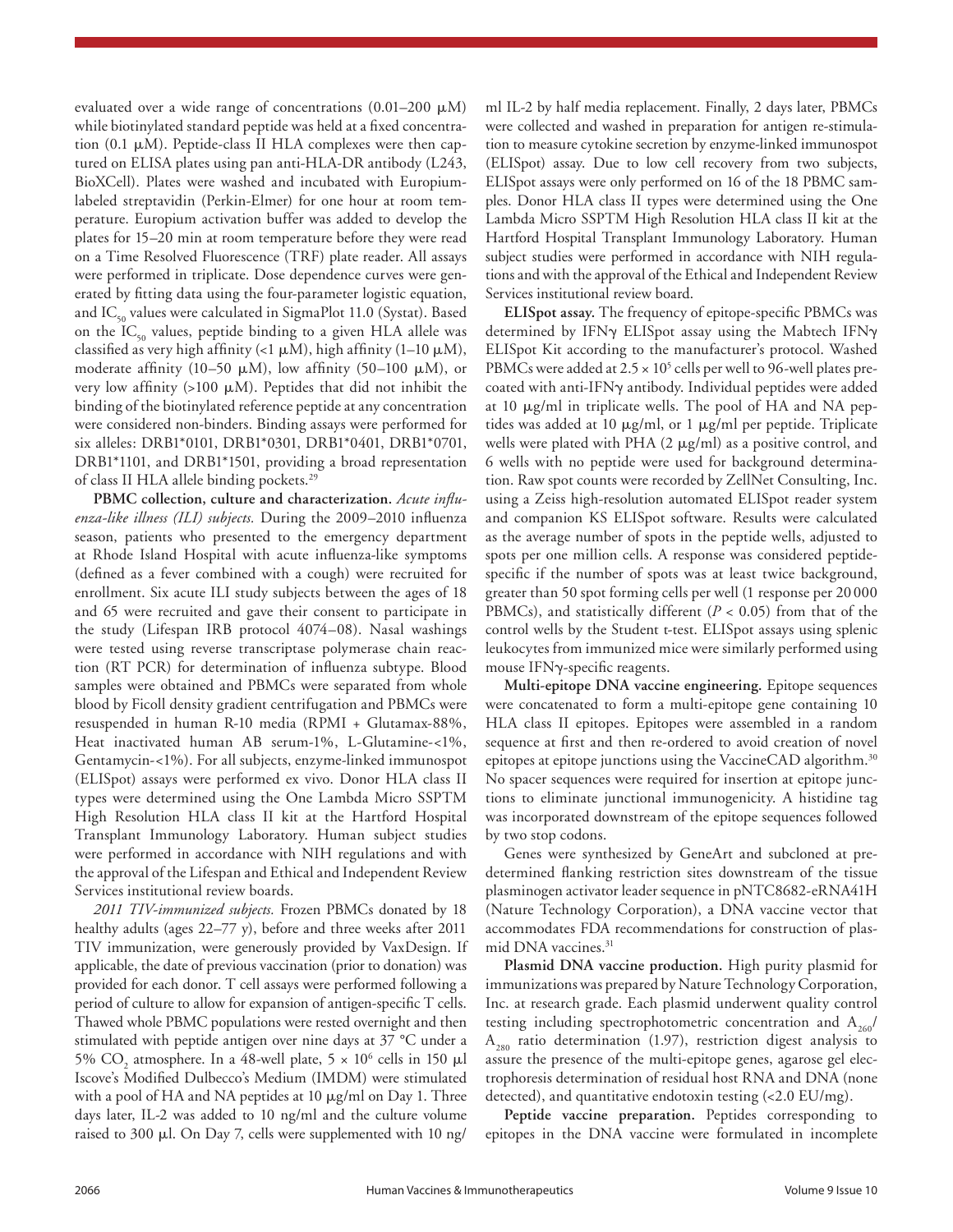Freund's adjuvant (IFA) with 10 μg each of immunostimulatory CpG oligodeoxynucleotide 1826 (5'-TCCATGACGT TCCTGACGTT-3'), muramyl dipeptide (MDP) and CL097 (InvivoGen).

**Mice.** HLA DR3 transgenic mice were obtained from Dr. Chella David (Mayo Medical School) under commercial license. The mice express the HLA DR3 $\alpha$  and  $\beta$  genes on a B.10-Ab<sup>0</sup> mouse class II-negative background.<sup>13</sup> Experiments were conducted with mice 6 to 10 weeks old at the point of initiation. All studies were performed in full compliance with the standards of the TGA Sciences, Inc. Institutional Animal Care and Use Committee and in accordance with NIH publications entitled "Principles for Use of Animals" and "Guide for the Care and Use of Laboratory Animals."

**Vaccinations.** Vaccine and placebo-treated mice (n = 22/ group) were all female and 6–8 weeks old at the start of immunizations. DNA-prime vaccine was administered to mice intramuscularly by electroporation using the Ichor Medical Systems with 20 μL of 10 μg naked DNA in sterile PBS injected into the quadriceps muscle. For peptide-boost immunizations, each mouse was anesthetized with ketamine/xylazine and administered 100 μl IFA emulsion (50 μg peptide) subcutaneously by needle stick injection.

**Virus preparation.** Stocks of influenza A/California/07/2009 virus were propagated in the allantoic cavity of 9- to 11-d-old embryonated specific pathogen-free (SPF) hen's eggs at 37 °C. The allantoic fluids from eggs inoculated with each virus was harvested 24 h post-inoculation and tested for hemagglutinating activity. Eggs inoculated with viruses were incubated at 33 °C and were harvested 3 d post-inoculation. Infectious allantoic fluids were pooled, divided into aliquots, and stored at −80 °C until used for studies. The viral titer was determined by serial titration in Madin-Darby canine kidney (MDCK) cells and calculated by the method developed by Reed and Muench.<sup>32</sup> Virus preparation was conducted using enhanced BSL-2 containment procedures in laboratories approved for use by the USDA and Centers for Disease Control and Prevention.

**Respiratory challenge.** Mice were dosed with  $1 \times 10^6$  PFU A/California/07/2009 intranasally under ketamine/xylazine

#### **References**

- 1. Perrone LA, Ahmad A, Veguilla V, Lu X, Smith G, Katz JM, Pushko P, Tumpey TM. Intranasal vaccination with 1918 influenza virus-like particles protects mice and ferrets from lethal 1918 and H5N1 influenza virus challenge. J Virol 2009; 83:5726-34; PMID:19321609; http://dx.doi.org/10.1128/JVI.00207-09
- 2. Ellebedy AH, Fabrizio TP, Kayali G, Oguin TH 3rd, Brown SA, Rehg J, Thomas PG, Webby RJ. Contemporary seasonal influenza A (H1N1) virus infection primes for a more robust response to split inactivated pandemic influenza A (H1N1) Virus vaccination in ferrets. Clin Vaccine Immunol 2010; 17:1998-2006; PMID:20962210; http://dx.doi. org/10.1128/CVI.00247-10
- 3. Bright RA, Carter DM, Crevar CJ, Toapanta FR, Steckbeck JD, Cole KS, Kumar NM, Pushko P, Smith G, Tumpey TM, et al. Cross-clade protective immune responses to influenza viruses with H5N1 HA and NA elicited by an influenza virus-like particle. PLoS One 2008; 3:e1501; PMID:18231588; http://dx.doi. org/10.1371/journal.pone.0001501

anesthesia. Mice were weighed daily post-infection and monitored for morbidity/mortality.

**Viral plaque assay.** Mouse lungs were obtained from naïve and vaccinated groups at two and four days post-infection (n = 4/group/time point). Lungs were weighed and homogenized at 100 mg/ml in DMEM and stored at −80 °C. MDCK cells at low (<10) or medium (<20) passage were used for all plaque assays. 750000 cells were added to each well in 6-well plates and rested overnight at 37 °C under a 5%  $\mathrm{CO}_\mathrm{2}$  atmosphere. Ten-fold serial dilutions of lung homogenates in DMEM were made with viral dilutions loaded in duplicate on MDCK monolayers. Following a 1 h, room temperature incubation, viral suspensions were aspirated from wells and 2 ml warm L-15/Trypsin/agarose was poured onto cell monolayers. Following a 72 h incubation at 37 °C, agarose was carefully removed and plaques were stained with 1% Crystal Violet. Plaques were counted and PFU/ml calculated based on average of plaque assay duplicates.

#### **Disclosure of Potential Conflicts of Interest**

Two of the contributing authors, De Groot AS and Martin WD, are senior officers and majority shareholders at EpiVax, Inc., a privately owned biotechnology company located in Providence, RI. Leonard Moise is employed by and holds stock options in EpiVax. These authors acknowledge that there is a potential conflict of interest related to their relationship with EpiVax and attest that the work contained in this research report is free of any bias that might be associated with the commercial goals of the company.

#### **Acknowledgments**

We are grateful to Dr Donald Drake (VaxDesign) for providing PBMC samples. This work was supported by NIH grant R21AI090359 (ADG).

#### **Supplemental Materials**

Supplemental materials may be found here: www.landesbioscience.com/journals/vaccines/article/26511

- 4. Laurie KL, Carolan LA, Middleton D, Lowther S, Kelso A, Barr IG. Multiple infections with seasonal influenza A virus induce cross-protective immunity against A(H1N1) pandemic influenza virus in a ferret model. J Infect Dis 2010; 202:1011-20; PMID:20715930; http://dx.doi.org/10.1086/656188
- 5. Pearce DC, Pallaghy PK, McCaw JM, McVernon J, Mathews JD. Understanding mortality in the 1918- 1919 influenza pandemic in England and Wales. Influenza Other Respi Viruses 2011; 5:89-98; PMID:21306572; http://dx.doi.org/10.1111/j.1750- 2659.2010.00186.x
- 6. Gaydos JC, Top FH Jr., Hodder RA, Russell PK. Swine influenza a outbreak, Fort Dix, New Jersey, 1976. Emerg Infect Dis 2006; 12:23-8; PMID:16494712; http://dx.doi.org/10.3201/eid1201.050965
- 7. Greenbaum JA, Kotturi MF, Kim Y, Oseroff C, Vaughan K, Salimi N, Vita R, Ponomarenko J, Scheuermann RH, Sette A, et al. Pre-existing immunity against swine-origin H1N1 influenza viruses in the general human population. Proc Natl Acad Sci U S A 2009; 106:20365-70; PMID:19918065; http://dx.doi. org/10.1073/pnas.0911580106
- 8. Garcia-Garcia L, Valdespino-Gómez JL, Lazcano-Ponce E, Jimenez-Corona A, Higuera-Iglesias A, Cruz-Hervert P, Cano-Arellano B, Garcia-Anaya A, Ferreira-Guerrero E, Baez-Saldaña R, et al. Partial protection of seasonal trivalent inactivated vaccine against novel pandemic influenza A/H1N1 2009: case-control study in Mexico City. BMJ 2009; 339:b3928; PMID:19808768; http:// dx.doi.org/10.1136/bmj.b3928
- 9. De Groot AS, Ardito M, McClaine EM, Moise L, Martin WD. Immunoinformatic comparison of T-cell epitopes contained in novel swine-origin influenza A (H1N1) virus with epitopes in 2008-2009 conventional influenza vaccine. Vaccine 2009; 27:5740-7; PMID:19660593; http://dx.doi.org/10.1016/j.vaccine.2009.07.040
- 10. Garten RJ, Davis CT, Russell CA, Shu B, Lindstrom S, Balish A, Sessions WM, Xu X, Skepner E, Deyde V, et al. Antigenic and genetic characteristics of swine-origin 2009 A(H1N1) influenza viruses circulating in humans. Science 2009; 325:197-201; PMID:19465683; http:// dx.doi.org/10.1126/science.1176225